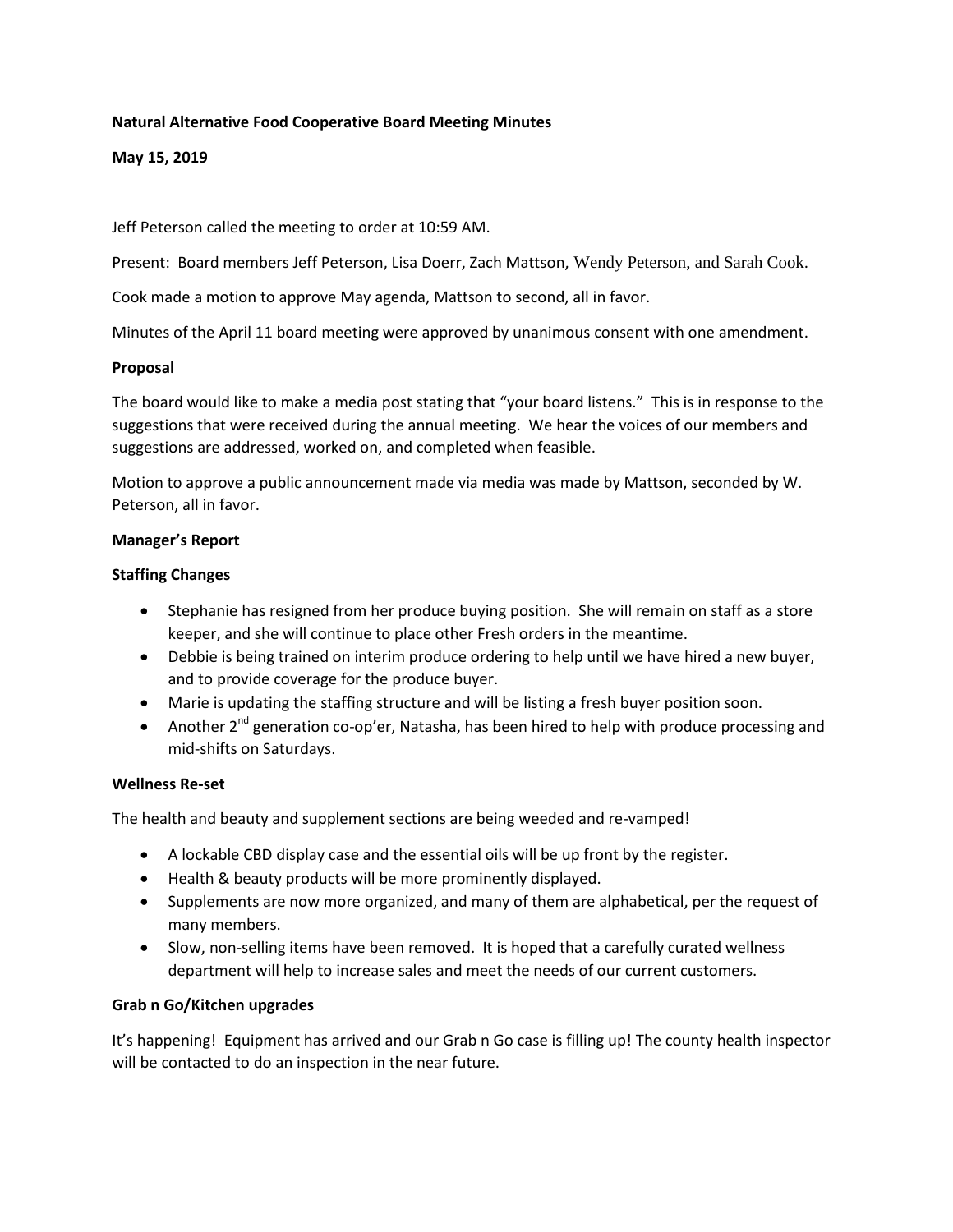### **Grab and Go**

Grab and Go Coordinator – We are looking to hire someone who enjoys creating "real good food." It is our hope that this candidate will create a monthly menu filled with salad and sandwich ideas that will be freshly available for our Grab and Go space. This talented individual would be invited to make the scheduled menu items on Monday and Thursday mornings as part of this position.

#### **Financial Report**

### **April 2019 Financial Report**

### **Overview**

Good month with Net Sales up by 4.9% over 2018 at \$36,946. This despite modest drops in our three largest departments, Grocery, Produce and Bulk. Meat continues leading the growth curve with a 67% increase over 2018. Supplements and Consignment also benefited from our focus on new products with growth of 29% and 71% respectively.

Basket Size is up over 2018 by 8.5% fueled in part by 14% growth in Non-Member sales! The number of sales per day saw a modest drop from 46 to 45.

April Register Donations were \$168. This will be combined with \$221 raised in March and donated to the Northwest Alliance Community Foundation.

Gross Profit on Grocery Sales was 33% or \$11,738. Payroll Expenses were right on target at \$6,686 or 18% of Net Sales. Net Ordinary Income was \$2,228. After Depreciation and Donations, Net Income came in at \$1,311 up from 2018's loss of \$114.

Our Balance Sheet remains strong with all Accounts Payable current.

## **Year to Date Profit/Loss (YTD)**

Net Sales 2019 YTD: \$143,258

Net Sales 2018 YTD: \$139,207

Increase: \$4,051 or 2.9%

Net Income 2019 YTD: 330

Net Income 2018 YTD: -\$6,873

Increase: \$7,203

Mattson moved to accept the Financial Report. Cook seconded, all in favor.

#### **Mortgage Loan Resolution**

A motion was made by Lisa Doerr and seconded by Zach Mattson to authorize: